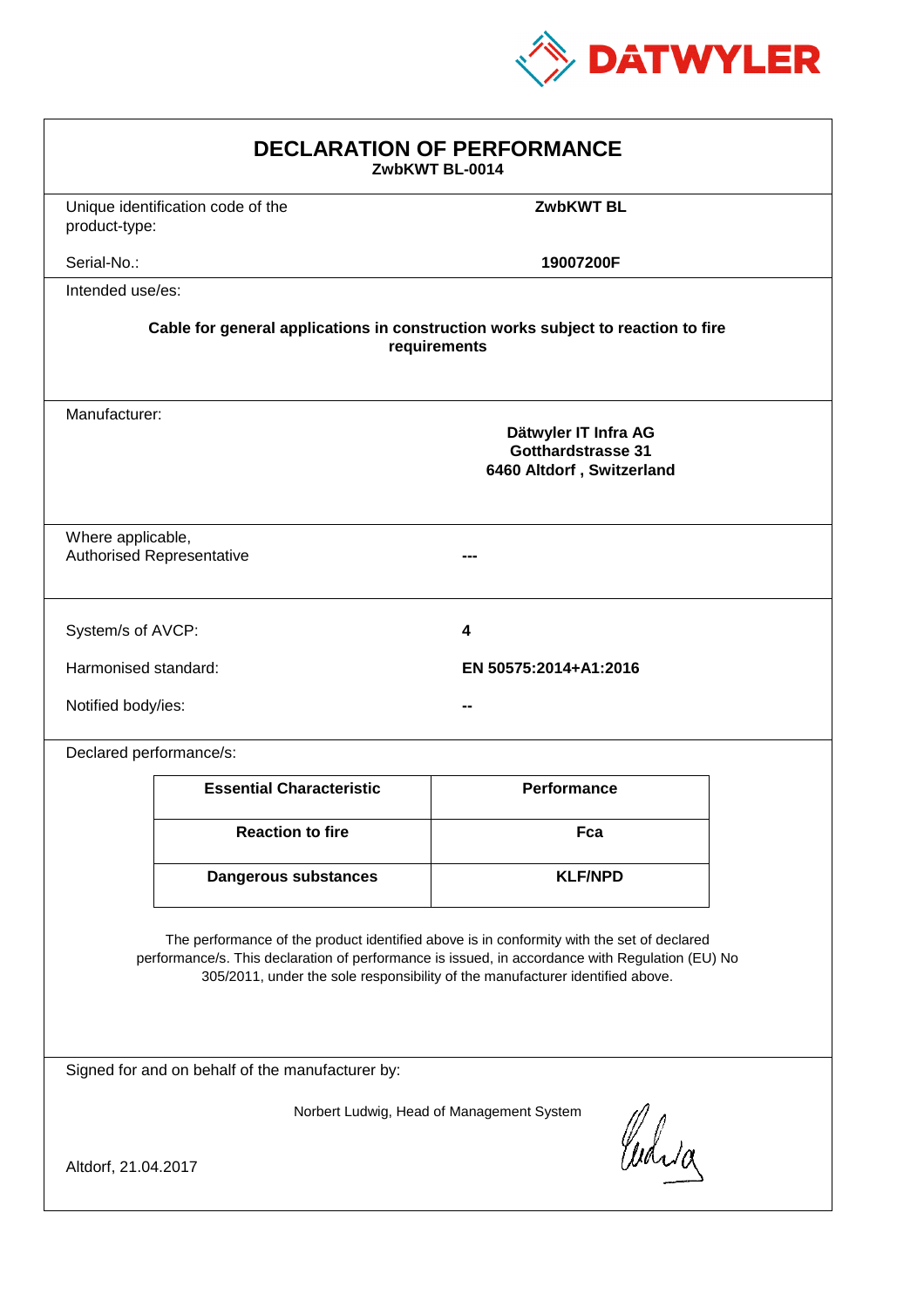

| LEISTUNGSERKLÄRUNG<br>ZwbKWT BL-0014                                                                                                                                                                                                                       |                                             |                                                                                |  |  |
|------------------------------------------------------------------------------------------------------------------------------------------------------------------------------------------------------------------------------------------------------------|---------------------------------------------|--------------------------------------------------------------------------------|--|--|
|                                                                                                                                                                                                                                                            | Eindeutiger Kenncode des Produkttyps:       | <b>ZwbKWT BL</b>                                                               |  |  |
| Serien-Nr.:                                                                                                                                                                                                                                                |                                             | 19007200F                                                                      |  |  |
| Verwendungszweck(e):                                                                                                                                                                                                                                       |                                             |                                                                                |  |  |
| Kabel/Leitung für allgemeine Anwendungen in Bauwerken in Bezug auf die<br>Anforderungen an das Brandverhalten                                                                                                                                              |                                             |                                                                                |  |  |
| Hersteller:                                                                                                                                                                                                                                                |                                             | Dätwyler IT Infra AG<br><b>Gotthardstrasse 31</b><br>6460 Altdorf, Switzerland |  |  |
|                                                                                                                                                                                                                                                            | Wo anwendbar, Bevollmächtigter:             |                                                                                |  |  |
| Leistungsbeständigkeit:                                                                                                                                                                                                                                    | System(e) zur Bewertung und Überprüfung der | 4                                                                              |  |  |
| Harmonisierte Norm:                                                                                                                                                                                                                                        |                                             | EN 50575:2014+A1:2016                                                          |  |  |
| Notifizierte Stelle(n):                                                                                                                                                                                                                                    |                                             |                                                                                |  |  |
| Erklärte Leistung(en):                                                                                                                                                                                                                                     |                                             |                                                                                |  |  |
|                                                                                                                                                                                                                                                            | <b>Wesentliche Merkmale</b>                 | Leistung                                                                       |  |  |
|                                                                                                                                                                                                                                                            | <b>Brandverhalten</b>                       | Fca                                                                            |  |  |
|                                                                                                                                                                                                                                                            | Gefährliche Stoffe                          | <b>KLF/NPD</b>                                                                 |  |  |
| Die Leistung des vorstehenden Produkts entspricht der erklärten Leistung/den erklärten<br>Leistungen. Für die Erstellung der Leistungserklärung im Einklang mit der Verordnung (EU) Nr.<br>305/2011 ist allein der obengenannte Hersteller verantwortlich. |                                             |                                                                                |  |  |
| Unterzeichnet für den Hersteller und im Namen des Herstellers von:                                                                                                                                                                                         |                                             |                                                                                |  |  |
| Norbert Ludwig, Head of Management System<br>Curia<br>Altdorf, 21.04.2017                                                                                                                                                                                  |                                             |                                                                                |  |  |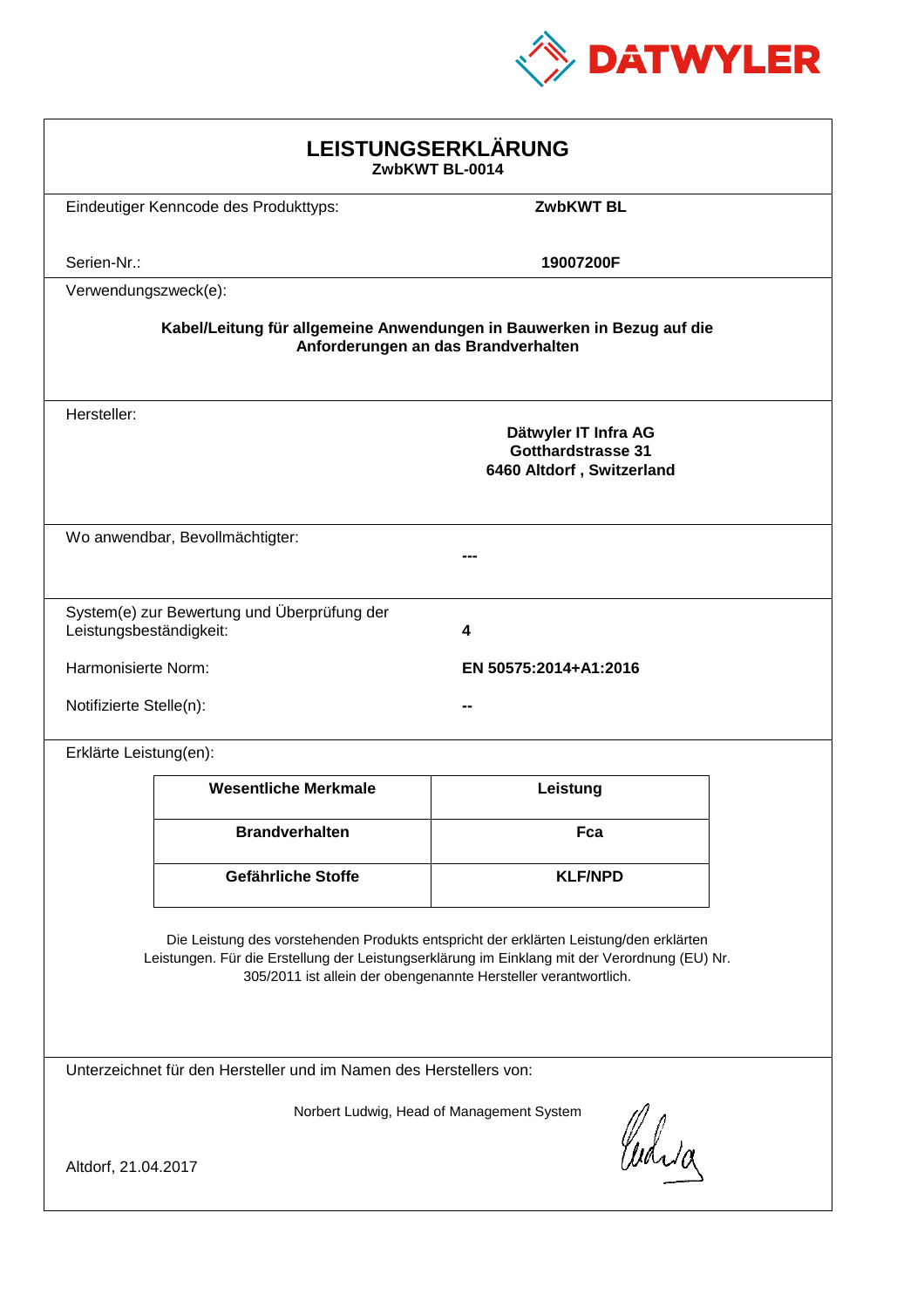

| <b>PRESTATIEVERKLARING</b><br>ZwbKWT BL-0014                                                                                                                                                                                                                                |                                                                         |                                                                                |  |  |
|-----------------------------------------------------------------------------------------------------------------------------------------------------------------------------------------------------------------------------------------------------------------------------|-------------------------------------------------------------------------|--------------------------------------------------------------------------------|--|--|
| producttype:                                                                                                                                                                                                                                                                | Unieke identificatiecode van het                                        | <b>ZwbKWT BL</b>                                                               |  |  |
| Serienr.:                                                                                                                                                                                                                                                                   |                                                                         | 19007200F                                                                      |  |  |
| Beoogd(e) gebruik(en):                                                                                                                                                                                                                                                      |                                                                         |                                                                                |  |  |
| Kabels voor algemene toepassingen in bouwwerken die onder<br>voorschriften inzake materiaalgedrag bij brand vallen                                                                                                                                                          |                                                                         |                                                                                |  |  |
| Fabrikant:                                                                                                                                                                                                                                                                  |                                                                         | Dätwyler IT Infra AG<br><b>Gotthardstrasse 31</b><br>6460 Altdorf, Switzerland |  |  |
|                                                                                                                                                                                                                                                                             | indien van toepassing, Gemachtigde:                                     |                                                                                |  |  |
| prestatiebestendigheid:<br>Geharmoniseerde norm:<br>Aangemelde instantie(s):                                                                                                                                                                                                | Het systeem of de systemen voor de<br>beoordeling en verificatie van de | 4<br>EN 50575:2014+A1:2016                                                     |  |  |
| Aangegeven prestatie(s)                                                                                                                                                                                                                                                     |                                                                         |                                                                                |  |  |
|                                                                                                                                                                                                                                                                             | Essentiële kenmerken                                                    | <b>Prestatie</b>                                                               |  |  |
|                                                                                                                                                                                                                                                                             | <b>Brandreactie</b>                                                     | Fca                                                                            |  |  |
|                                                                                                                                                                                                                                                                             | Gevaarlijke stoffen                                                     | <b>KLF/NPD</b>                                                                 |  |  |
| De prestaties van het hierboven omschreven product zijn conform de aangegeven prestaties. Deze<br>prestatieverklaring wordt in overeenstemming met Verordening (EU) nr. 305/2011 onder de exclusieve<br>verantwoordelijkheid van de hierboven vermelde fabrikant verstrekt. |                                                                         |                                                                                |  |  |
| Ondertekend voor en namens de fabrikant door:                                                                                                                                                                                                                               |                                                                         |                                                                                |  |  |
| Norbert Ludwig, Head of Management System<br>Curia<br>Altdorf, 21.04.2017                                                                                                                                                                                                   |                                                                         |                                                                                |  |  |
|                                                                                                                                                                                                                                                                             |                                                                         |                                                                                |  |  |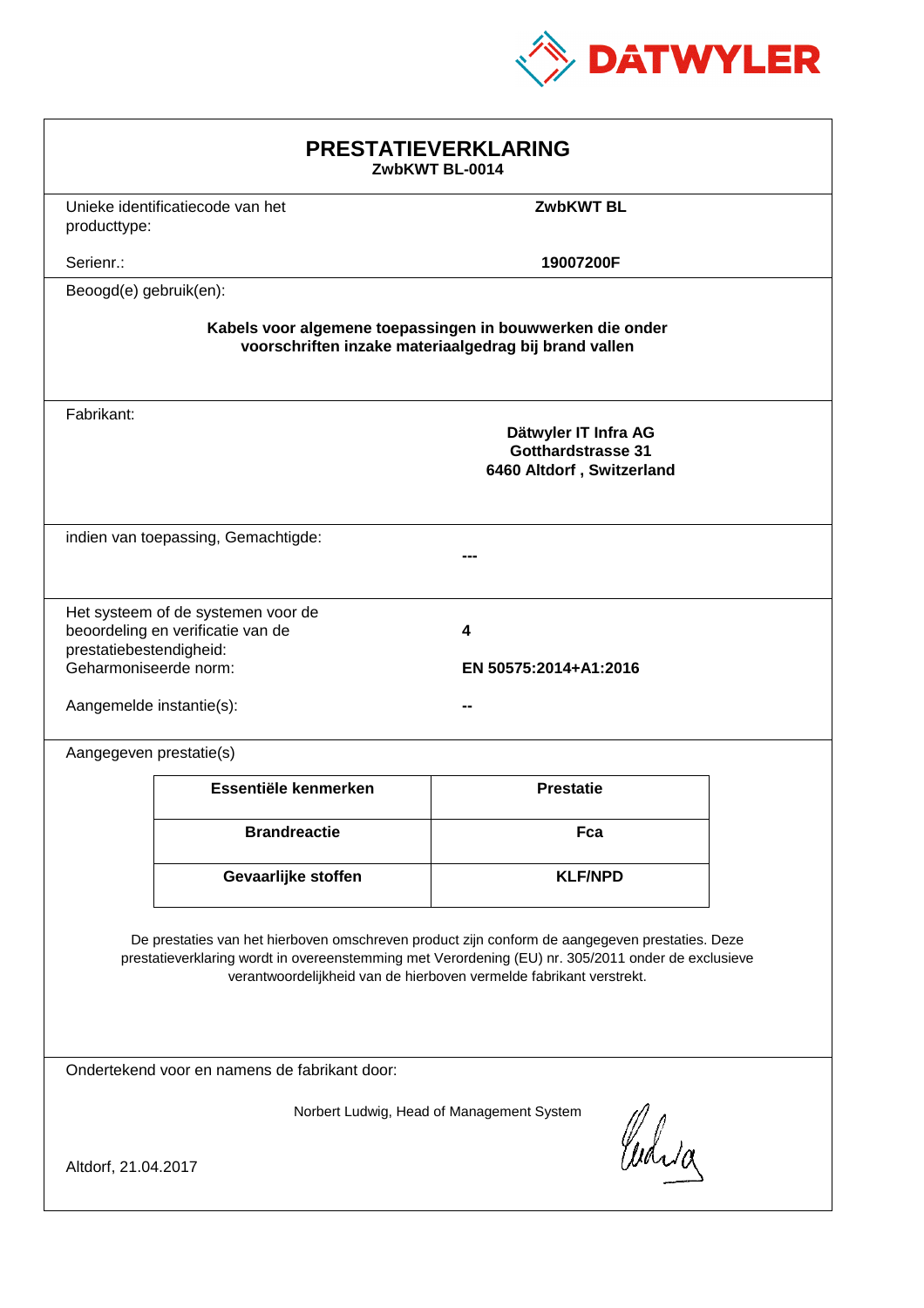

| DÉCLARATION DES PERFORMANCES<br>ZwbKWT BL-0014                 |                                                                   |                                                                                                                                                                                                                                                                  |  |
|----------------------------------------------------------------|-------------------------------------------------------------------|------------------------------------------------------------------------------------------------------------------------------------------------------------------------------------------------------------------------------------------------------------------|--|
| produit type:                                                  | Code d'identification unique du                                   | <b>ZwbKWT BL</b>                                                                                                                                                                                                                                                 |  |
| Numéro de série:                                               |                                                                   | 19007200F                                                                                                                                                                                                                                                        |  |
| Usage(s) prévu(s):                                             |                                                                   |                                                                                                                                                                                                                                                                  |  |
|                                                                |                                                                   | Câble pour applications générales dans les ouvrages de construction soumis<br>aux exigences de réaction au feu                                                                                                                                                   |  |
| Fabricant:                                                     |                                                                   | Dätwyler IT Infra AG<br><b>Gotthardstrasse 31</b><br>6460 Altdorf, Switzerland                                                                                                                                                                                   |  |
|                                                                | Le cas échéant, Mandataire                                        |                                                                                                                                                                                                                                                                  |  |
| performances:<br>Norme harmonisée:<br>Organisme(s) notifié(s): | Système(s) d'évaluation et de<br>vérification de la constance des | 4<br>EN 50575:2014+A1:2016                                                                                                                                                                                                                                       |  |
|                                                                | Performance(s) déclarée(s):                                       |                                                                                                                                                                                                                                                                  |  |
|                                                                | Caractéristique essentielle                                       | Performance                                                                                                                                                                                                                                                      |  |
|                                                                | <b>Réaction au feu</b>                                            | Fca                                                                                                                                                                                                                                                              |  |
|                                                                | <b>Substances dangereuses</b>                                     | <b>KLF/NPD</b>                                                                                                                                                                                                                                                   |  |
|                                                                |                                                                   | Les performances du produit identifié ci-dessus sont conformes aux performances déclarées.<br>Conformément au règlement (UE) no 305/2011, la présente déclaration des performances est<br>établie sous la seule responsabilité du fabricant mentionné ci-dessus. |  |
|                                                                | Signé pour le fabricant et en son nom par:                        |                                                                                                                                                                                                                                                                  |  |
| Altdorf, 21.04.2017                                            |                                                                   | Norbert Ludwig, Head of Management System<br>Curia                                                                                                                                                                                                               |  |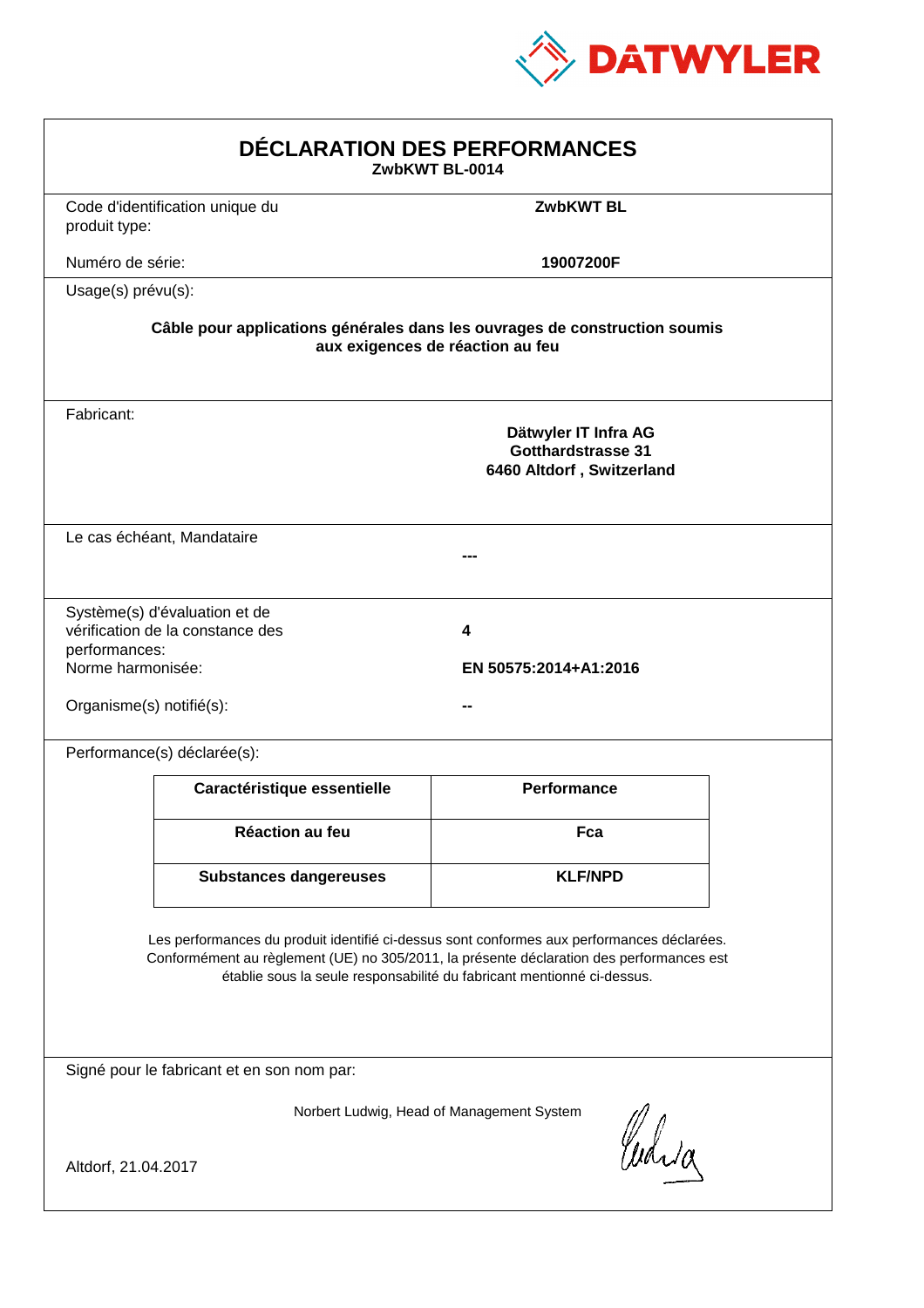

| <b>DECLARACIÓN DE PRESTACIONES</b><br>ZwbKWT BL-0014                                                                                                                                                                                                                                           |                                                                                                        |                            |  |  |  |
|------------------------------------------------------------------------------------------------------------------------------------------------------------------------------------------------------------------------------------------------------------------------------------------------|--------------------------------------------------------------------------------------------------------|----------------------------|--|--|--|
| producto tipo:                                                                                                                                                                                                                                                                                 | Código de identificación única del                                                                     | <b>ZwbKWT BL</b>           |  |  |  |
| Número de serie:                                                                                                                                                                                                                                                                               |                                                                                                        | 19007200F                  |  |  |  |
| Usos previstos:                                                                                                                                                                                                                                                                                |                                                                                                        |                            |  |  |  |
|                                                                                                                                                                                                                                                                                                | Cable sujeto a requisitos de reacción al fuego para aplicaciones generales en obras<br>de construcción |                            |  |  |  |
| Fabricante:                                                                                                                                                                                                                                                                                    | Dätwyler IT Infra AG<br><b>Gotthardstrasse 31</b><br>6460 Altdorf, Switzerland                         |                            |  |  |  |
|                                                                                                                                                                                                                                                                                                | En su caso, Representante autorizado:                                                                  |                            |  |  |  |
| (EVCP):<br>Norma armonizada:<br>Organismos notificados:                                                                                                                                                                                                                                        | Sistemas de evaluación y verificación<br>de la constancia de las prestaciones                          | 4<br>EN 50575:2014+A1:2016 |  |  |  |
|                                                                                                                                                                                                                                                                                                | Prestaciones declaradas:                                                                               |                            |  |  |  |
|                                                                                                                                                                                                                                                                                                | Característica esencial                                                                                | <b>Prestaciones</b>        |  |  |  |
|                                                                                                                                                                                                                                                                                                | Reacción al fuego                                                                                      | Fca                        |  |  |  |
|                                                                                                                                                                                                                                                                                                | <b>Sustancias peligrosas</b>                                                                           | <b>KLF/NPD</b>             |  |  |  |
| Las prestaciones del producto identificado anteriormente son conformes con el conjunto de<br>prestaciones declaradas. La presente declaración de prestaciones se emite, de conformidad con<br>el Reglamento (UE) nº 305/2011, bajo la sola responsabilidad del fabricante arriba identificado. |                                                                                                        |                            |  |  |  |
| Firmado por y en nombre del fabricante por:                                                                                                                                                                                                                                                    |                                                                                                        |                            |  |  |  |
| Norbert Ludwig, Head of Management System<br>Curia<br>Altdorf, 21.04.2017                                                                                                                                                                                                                      |                                                                                                        |                            |  |  |  |